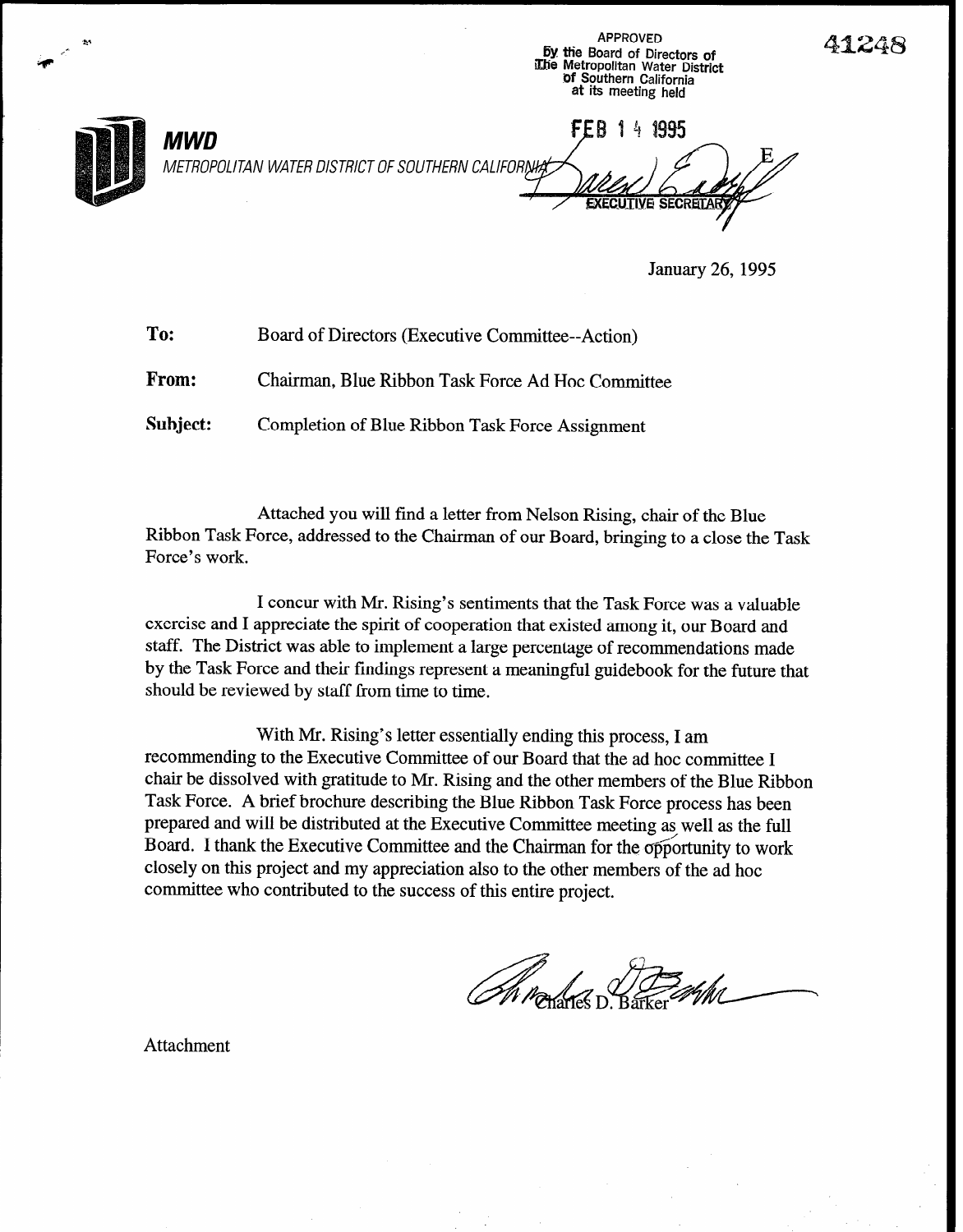## C A T E L L U S 41248



NELSON C. RISING President and Chief Executive Officer

January 20, 1995

Mr. John V. Foley Chairman of the Board Metropolitan Water District of Southern California P.O. Box 54153 Los Angeles, California 90054-0153

Dear Jack:

I want to take this opportunity to bring to closure the work of the Blue Ribbon Task Force that I was pleased to chair over the past two years.

When I accepted this assignment, it was understood that there would be a sunset for the committee once our recommendations were made and the District had an opportunity to review those recommendations. We were very pleased with the reaction of your Board and the District staff to the end product or our many hours of work and study.

Specifically, it appears that the District has implemented more than 85 percent of the recommendations we made, and others are still being considered. Coincident with the beginning of our work early in 1993 was the retirement of Carl Boronkay and the subsequent naming of Woody Wodraska to the general manager's position. This changing of the guard presented the perfect opportunity for the examination done by the task force. Hopefully, our recommendations improved what was and is a first-class agency.